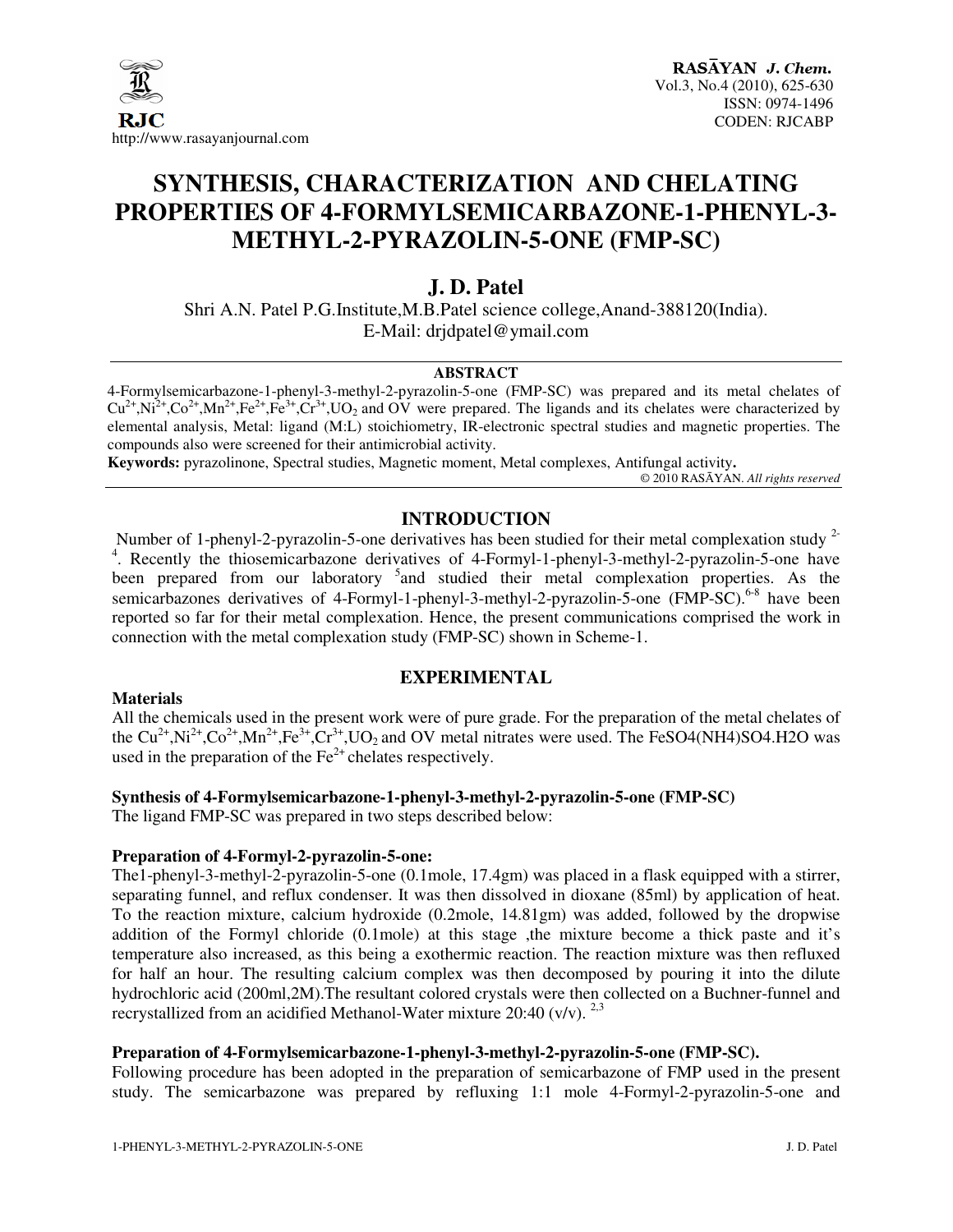semicarbazide hydrochloride in methanol for 1hr. The semicarbazone of FMP, thus obtained was filtered, recrystallised from methanol and designated as FMP-SC. Yield was  $72\%$ . It m.p.was  $230^{\circ}$ c (uncorrected).

|                    | <b>Elemental Analysis:</b> $C_{13}H_{15}N_5O_2$ (273.30)             |       |       |       |  |  |  |
|--------------------|----------------------------------------------------------------------|-------|-------|-------|--|--|--|
|                    |                                                                      | C%    | $H\%$ | $N\%$ |  |  |  |
|                    | Calculated:                                                          | 57.12 | 5.53  | 25.63 |  |  |  |
|                    | Found :                                                              | 57.0  | 5.3   | 24.4  |  |  |  |
| <b>IR Features</b> |                                                                      |       |       |       |  |  |  |
|                    | $3380 \text{ cm}^{-1}$ N-H (m, br) $3300 \text{ cm}^{-1}$ N-H (m, s) |       |       |       |  |  |  |
|                    | $3052 \text{ cm}^{-1}$ C-H(m, br) $2957 \text{ cm}^{-1}$ C-H(w, sh)  |       |       |       |  |  |  |
|                    | $1640 \text{cm}^{-1}$ C=N (w,br) 1630 cm <sup>-1</sup> C=N (m,br)    |       |       |       |  |  |  |
|                    | 1700 cm <sup>-1</sup> $C=O(s,sh)$ 965 cm <sup>-1</sup> N-N (m,sh)    |       |       |       |  |  |  |
|                    | $1219 \text{ cm}^{-1} \text{ O-H (m,sh)}$                            |       |       |       |  |  |  |
| <b>NMR</b>         |                                                                      |       |       |       |  |  |  |
| (DMSO)             | 7.2-7.6ppm multiplet aromatic H                                      |       |       |       |  |  |  |
|                    | 2.1-2.4 ppm (1H) Singlet CH                                          |       |       |       |  |  |  |
|                    | 1.8-2.0 ppm $(3H)$ Singlet CH <sub>3</sub>                           |       |       |       |  |  |  |

#### **Synthesis of metal chelates of FMP-SC**

All the metal chelates of FMP-SC were prepared in the similar manner. The general procedure is as follows:

The metal salt (0.01mole) was dissolved in a minimum amount of hot water (30ml). The hot ligand (0.021mole) solution in DMF (30ml) (The ligand solution for  $Cr^{+3}$  and  $Fe^{+3}$  was 0.031mole) was added dropwise with constant stirring. To the resulting mixture 2 grams of Sodium acetate was added and then the mixture was refluxed for 1hrs. The resulting mixture thus obtained was then concentrated to half of its original volume. The product was filtered and washed several times with hot water. The product was airdried and then kept in deciccator. The yield of all chelates were almost quantitative.

#### **Measurements**

The elemental analysis for C, H, and N were carried out on elemental analyzer. IR spectra of FMP-SC and its metal complexes were scanned on a Perkin-Emer 983(USA) spectrophotometer KBr. Estimation of metal in each compound was carried out by gravimetric oxide method and EDTA titration as described by Flaschka<sup>1</sup>. The vibrating sample magnetometer (VSM), model 7304(4-inch electromagnet VSM system), lakeshore crytronics, Inc.,USA,was used to characterize magnetic properties of metal chelates. The diffused reflectance spectra of solid metal complexes were recorded on a Beckman-DK-2A spectrophotometer with a solid reflectance compound. The thermograms of the chelates were recorded on SDT-2960 simultaneous DSC-TGA. The electrical conductivity of all the complexes were measure in DMF using "conductivity Bridge 305" (systronics).

#### **Antifungal activity**

The fungicidal activity of all the compounds was studied at 1000 ppm concentration in vitro plant pathogenic organisms listed in Table-3. The antifungal activities of all the sample were measured by cup plate method. Each of the plant pathogenic strains on potato dextrose agar (PDA) medium. Such a PDA medium contained potato 200 gms, dextrose 20gms, agar 20gms and water 1 litre. 5 days old cultures were employed. The compounds to be tested were suspended (1000ppm) in a PDA medium and autoclaved at 120° C for 15 min. at 15 atm pressure. These medium were poured into sterile Petri plate and the organisms were inoculated after cooling the Petri plate. The percentage inhabitation for fungi was calculated after 5 days using the formula given below.

Percentage of inhibition = $\frac{100 (X-Y)}{x}$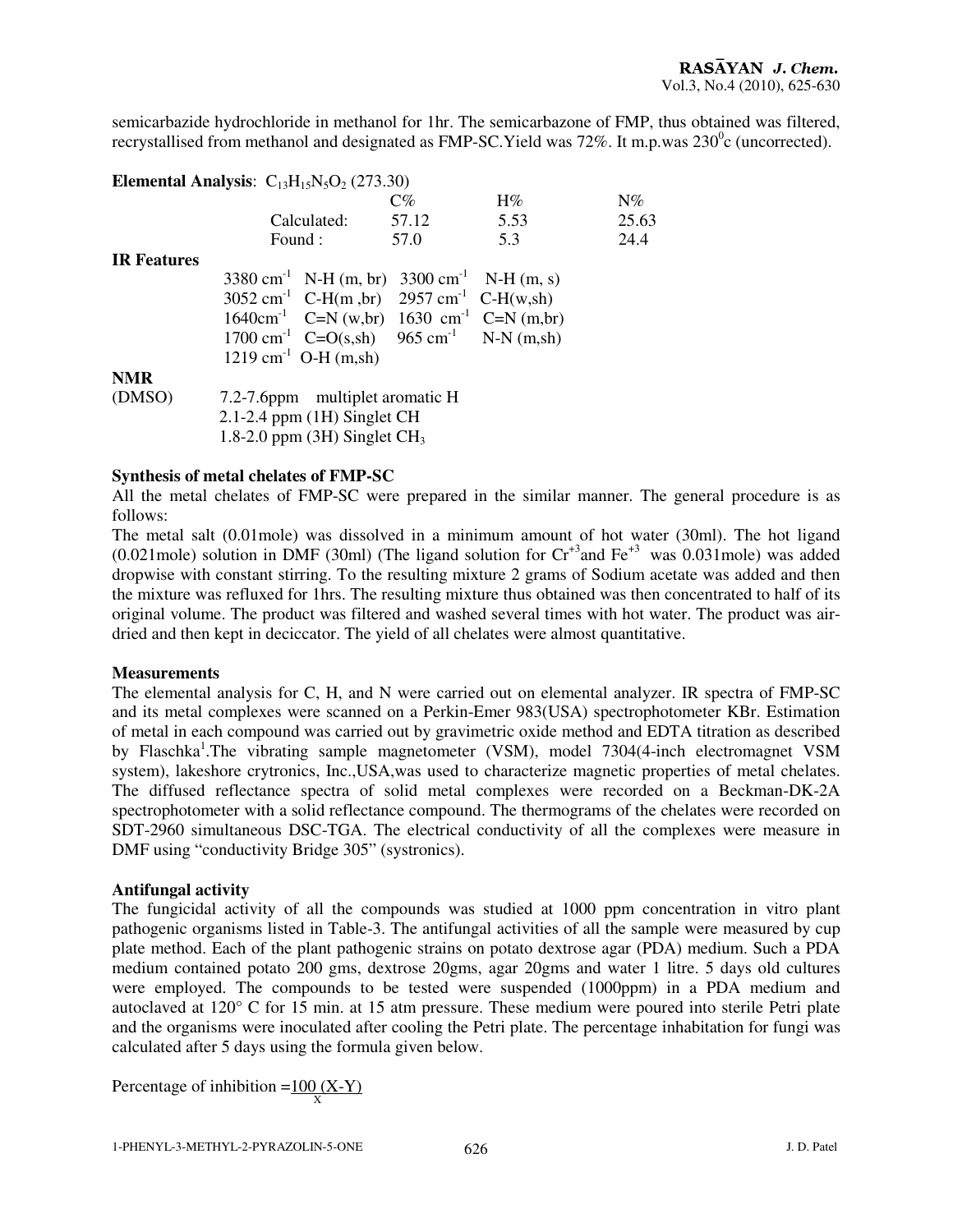### Where, X=Area of colony in control plate Y=Area of colony in test plate The fungicidal activity all compounds are shown in Table-3.

| Table-1: Analysis of FMP-SC ligand and its metal chelates |
|-----------------------------------------------------------|
|-----------------------------------------------------------|

|                                        | Mol.           | Yield<br>$\left( \% \right)$ | Elemental Analysis |       |      |       |       |       |            |       |
|----------------------------------------|----------------|------------------------------|--------------------|-------|------|-------|-------|-------|------------|-------|
| Empirical Formula                      | Wt.<br>Gm/mole |                              | $C\%$              |       | H%   |       | $N\%$ |       | $M\%$      |       |
|                                        |                |                              | Cald               | Found | Cald | Found | Cald  | Found | Cald Found |       |
| $C_{13}H_{15}N_5O_2$                   | 273            | 72                           | 57.12              | 57.34 | 5.53 | 5.23  | 25.63 | 24.98 |            |       |
| $C_{26}H_{29}N_{10}O_4Cu^{2+}2H_2O$    | 644.5          | 70                           | 52.69              | 52.61 | 5.77 | 5.92  | 23.63 | 23.52 | 9.91       | 9.89  |
| $C_{26}H_{29}N_{10}O_4Ni^{2+}2H_2O$    | 639.7          | 65                           | 48.69              | 48.84 | 5.34 | 5.08  | 22.84 | 22.26 | 9.16       | 9.52  |
| $C_{26}H_{29}N_{10}O_4Co^{2+}2H_2O$    | 639.9          | 70                           | 48.76              | 48.80 | 5.34 | 4.96  | 21.84 | 21.93 | 9.19       | 9.15  |
| $C_{26}H_{29}N_{10}O_4Mn^{2+}2H_2O$    | 635.29         | 75                           | 49.29              | 48.93 | 5.41 | 4.57  | 22.11 | 21.89 | 9.13       | 9.18  |
| $C_{26}H_{29}N_{10}O_4Fe^{2+}2H_2O$    | 639.8          | 65                           | 48.90              | 49.20 | 5.36 | 4.81  | 21.94 | 21.88 | 8.74       | 8.51  |
| $C_{26}H_{29}N_{10}O_4Fe^{+3}NO_3H_2O$ | 683.8          | 75                           | 45.75              | 45.55 | 4.73 | 4.44  | 22.58 | 22.84 | 9.17       | 10.15 |
| $C_{26}H_{29}N_{10}O_4Cr^{+3}NO_3H_2O$ | 682.0          | 75                           | 46.01              | 45.77 | 4.75 | 4.21  | 22.18 | 21.14 | 7.66       | 7.80  |
| $C_{26}H_{29}N_{10}O_4OVH_2O$          | 629.94         | 75                           | 49.44              | 49.39 | 4.79 | 4.15  | 22.18 | 22.00 | 8.07       | 8.05  |
| $C_{26}H_{29}N_{10}O_4UO_2$            | 815.0          | 75                           | 38.23              | 38.9  | 3.70 | 3.82  | 17.16 | 17.43 | 29.14      | 29.35 |

Table-2: Spectral features and magnetic momento of FMP-Sc metal Chelates

| <b>SFMPle</b>                        | Zone of inhibition of fungus at 1000 ppm $(\%)$ |         |           |    |    |    |    |  |
|--------------------------------------|-------------------------------------------------|---------|-----------|----|----|----|----|--|
|                                      |                                                 | BT<br>N | <b>RN</b> | AN | AF | AА | AK |  |
| <b>FMP-SC</b>                        | 57                                              | 56      | 54        | 65 | 62 | 66 |    |  |
| $FMP-SC - Cu2+$                      | 85                                              | 74      | 76        | 85 | 80 | 80 | 84 |  |
| $\overline{\text{FMP-SC} - Ni^{2+}}$ | 82                                              | 76      | 74        | 74 | 72 | 82 | 82 |  |
| $FMP-SC-CO2+$                        | 63                                              | 74      | 73        | 72 | 76 | 78 | 84 |  |
| $FMP-SC-Mn^{2+}$                     | 78                                              | 73      | 71        | 76 | 81 | 79 | 85 |  |
| $FMP-SC - Fe2+$                      | 76                                              | 62      | 62        | 74 | 82 | 85 | 82 |  |
| $FMP-SC - Fe3+$                      | 82                                              | 85      | 87        | 82 | 84 | 74 | 83 |  |

BT= *Botrydeplaia thiobromine* N= *Nigrospora Sp*. RN= *Rhisopus Nigricans*

AN= *Asperginus niger* AF= *Aeprogines funigalus* AA= anida Albicans

AK= Andida krusegios candida grabrataHO5

### **RESULTS AND DISCUSSION**

The parent ligand FMP-SC was amorphous powdered, soluble in various solvents like dioxane, DMSO, and DMF. The results of elemental analysis of the ligands are reported in a Table-1. They are consistent with the predicted structure as Scheme-1. The ligand was synthesized as shown in Scheme-1. Examination of IR spectrum of FMP-SC reveals that a broad band of N-H is observed at 3380cm<sup>-1</sup> as well as  $1640 \text{ cm}^{-1}$  C=N (azomethine),1700 cm<sup>-1</sup>(C=O). The NMR data also confirm the structure of FMP-SC. The metal complexes of FMP-SC with the metal ions  $Cu^{2+}$ ,  $Ni^{2+}$ ,  $Co^{2+}$  Mn<sup>2+</sup>,  $Fe^{2+}$ ,  $Fe^{3+}$  and  $Cr^{3+}$  vary in colours. On the basis of the proposed structure as shown in Scheme-1, the molecular formula of the FMP-SC ligand is  $C_{13}H_{15}N_5O_2$  (273.30) which upon complex ion coordinates with one central metal atom at four coordi2nates sites and with one water molecules. Therefore the general molecular formula of the resulting metal complex is  $[C_{13}H_{15}N_5O_2]_2$ .M.H<sub>2</sub>O for divalent metal ions. This has been confirmed by results of elemental analysis of all the metal chelats and their parent ligand. The data of elemental analysis reported in Table-1 are in arrangement with the calculated values of C, H and N based on the above mentioned molecular formula of parent ligand as well as metal complex. The electrical conductivity of these complexes in acetonitrile indicates that the complexes are essentially non-electrolytes.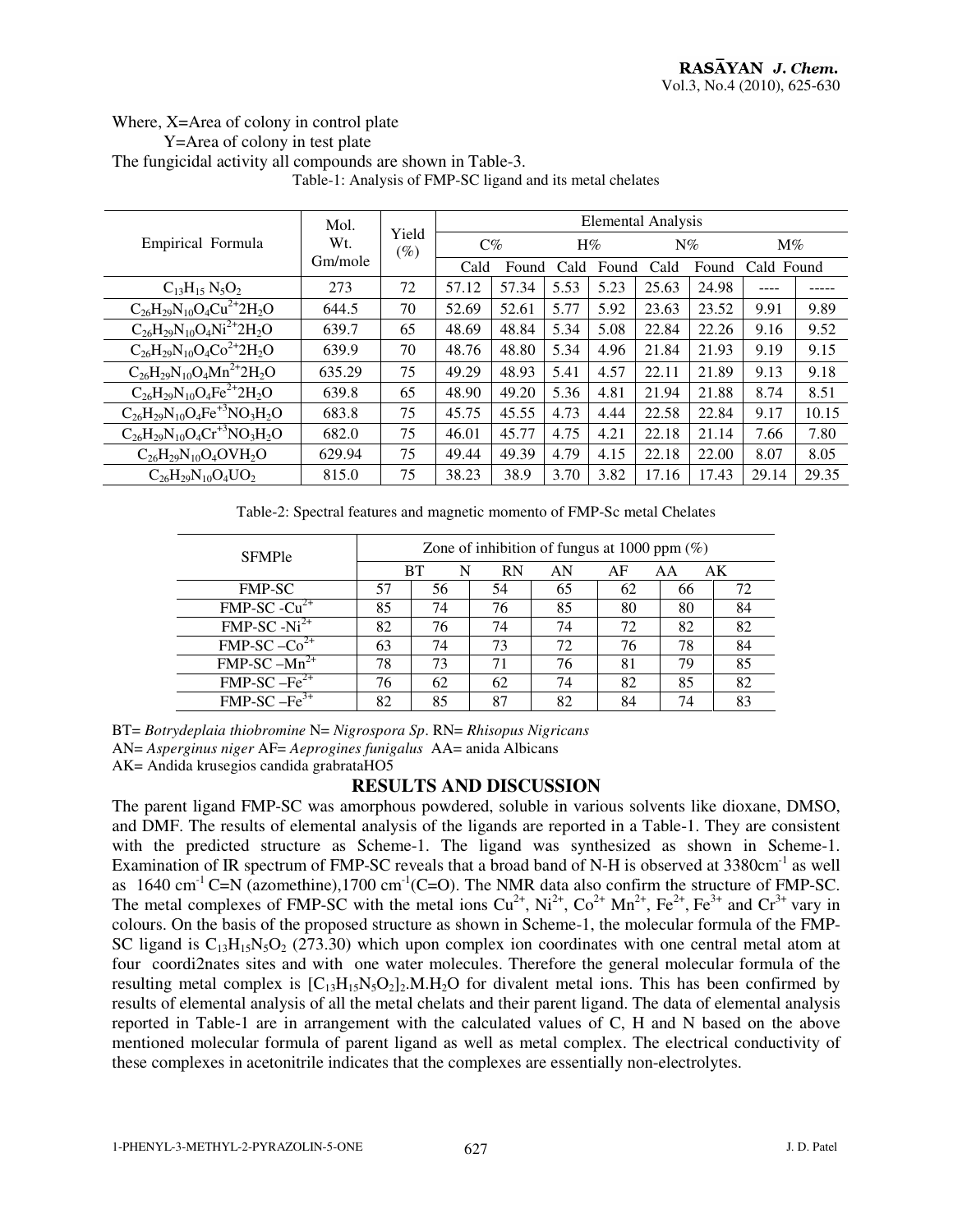IR spectra of metal complexes reveal that all the spectra are identical in all respects. The comparison of IR spectrum of the parent ligand FMP-SC with that of its each metal complex has revealed certain characteristics differences.

One of the significant differences to be expected between the IR spectrum of the parent ligand and its metal complex is the presence of more broadened bands in the region of 3450-3100cm<sup>-1</sup> for the metal complex as the oxygen of the O-H, nitrogen of N-H of ligands forms a coordination band with the metal ions. It is gratifying to note that the ligand band at  $965 \text{cm}^{-1}$  assigned to v (N-N), shifts to 990-1000cm<sup>-1</sup> on complexation leading further support to the involvement of nitrogen of azomethine moiety in the complex formation. The ligand band at 1700cm<sup>-1</sup> show an absorption due to O-H in the region 1250-1210cm-1.This peak is either missing or shows a significance lowering of intensity in the chelates. A strong band 960cm<sup>-1</sup> in a vanandyl complex may be assigning to  $vC=O.A$  peak 900cm<sup>-1</sup> in the uranyl complexes may be assigned to asymmetric stretching of O=U=O moity<sup>9,22,23</sup> moity<sup>9,22,23</sup>. Examination of data of the metal content in each compound revealed a 1:2 metal: ligand (M:L ) stoichiometry in all of the complex of divalent metal ions and 1:3 for trivalent ions.

Magnetic moment ( $\mu_{eff}$ ) of each of the metal complex is given in Table-2. Examination of these data reveals that all complexes of  $\text{Zn}^{+2}$  and  $\text{UO}_2^{+2}$  are diamagnetic while other are paramagnetic.

The diffuse electronic spectrum of  $[Cu(FMP-SC)<sub>2</sub>(H<sub>2</sub>O)<sub>2</sub>]$  metal complex shows broad band at 15000cm<sup>-1</sup> on a strong charge transfer band <sup>10</sup> at  $25000 \text{cm}^{-1}$ .the  $\left[\text{Ni(HL)}(\text{H2O})_2\right]$  and  $\left[\text{Cu(HL)}(\text{H2O})_2\right]$  complex gave two absorption bands respectively at 15601, 22996 and 15381, 22723 cm<sup>-1</sup> corresponding to  ${}^{4}T_{1g} \rightarrow {}^{2}T_{1g}$ and  ${}^{4}T_{1g}(p)$  transitions. thus absorption bands at the diffuse, reflenctance spectra and the value of magnetic moments indicate and octahedral configuration for the  $[Ni(HL)(H_2O)_2]$  and  $[Cu(HL)(H_2O)_2]$  complex. The electronic spectra of Fe (III) chelates, the d-d transition appear mostly as weak bands <sup>11-14</sup>. The spectra show bands at 12000, 18000 and 25000 cm<sup>-1</sup>. These bands correspond to the  ${}^{6}A_{1g} \rightarrow {}^{4}T_{1g}(G)$ ,  ${}^{6}A_{1g}$  $\rightarrow$ <sup>4</sup>T<sub>2g</sub>(G) and <sup>4</sup>A<sub>1g</sub>  $\rightarrow$ <sup>4</sup>E<sub>g</sub>, <sup>4</sup>A<sub>1g</sub> (G)transition respectively, in an octahedral stereochemistry <sup>15-21</sup>.

Conductivities of all the complexes were measured in acetonitrile solvent, all the complexes were found to be non-electrolytic in nature of 1:1 type, and molar conductivity values were in the range of 3.28-22.22  $ohm<sup>-1</sup>$  cm<sup>2</sup>mole<sup>-1</sup>in DMF.

The antifungal activity of all the compounds measured for various plant pathgens.Inspection of the result shown in Table-3 indicated that all compounds are good toxic for fungi. Out of all the compounds copper chelates is more toxic than other. These compounds almost inhibit the fungi about 70%. Hence, produced metal chelates can be employed as garden fungicides. Further work in these directions is in progress.

### **REFERENCES**

- 1. J.P.Fackler,*J.Inorg.Chem.*,**7**,361(1966).
- 2. J.C.Bailar and D.H.Busch, *"The Chemistry of coordination Compounds",Reinhold Publishing Corporation, New York* ,41(1956).
- 3. G.H.Bamford ,D.J.Lind, *Proc.Roy.Soc.Ser.A.,*302(1969).
- 4. B.S.Jansen,*Acta Chem.Scand*,**13**,1668(1959)
- 5. E.Larsen,I.H.Qureshi and J.Mollar ,*Org.Mass Spectrom.***7**,89(1973).
- 6. D.S.Raj,J.R.Shah,P.C.Shah., *Synth. React. Inorg. Met.-Org. Chem.,* **22**,321(1992).
- 7. S.Belaid,A.Landreau,S.Djebbar,O.Benali-Ba¿tich,M.A.Khan,G.Bouet.*Trans.Met. Chem.,* **33**, 511(2008).
- 8. D.S.Raj,N.J.Parmar,J.R.Shah.,*Synth. React. Inorg. Met.-Org. Chem.,* **34**,697(2004).
- 9. P.M.Parikh and J.R.Shah,*Synth.React.Met.-Org.Chem.*,**15**,493(1985).
- 10. M.Y.Mirza,F.A.Nwabue and S.Ahemd,*Radiochim.Acta*,**28**,159(1981).
- 11. E.Ivanovaa,N.Iordanov,A.Terebenina,S.Mareva and G.Borisov,*Izv,Khim.*,**14**,167(1981).
- 12. F.I.Labanov,A,D.Lazarev,T.D.Voronov,A.V.Stefanov,Yu.A.Ivashkin and N.V.Makarov,*Zh.Neorg.Khim*.,**27**,2030(1982).
- 13. J.P.Brunette,E.H.Rifi,4M.J.F.Leroy,P.Mallo,Waton,M.GandPrevost,*Solvent extr.Ion.Exch.*,**5**,1017(1987).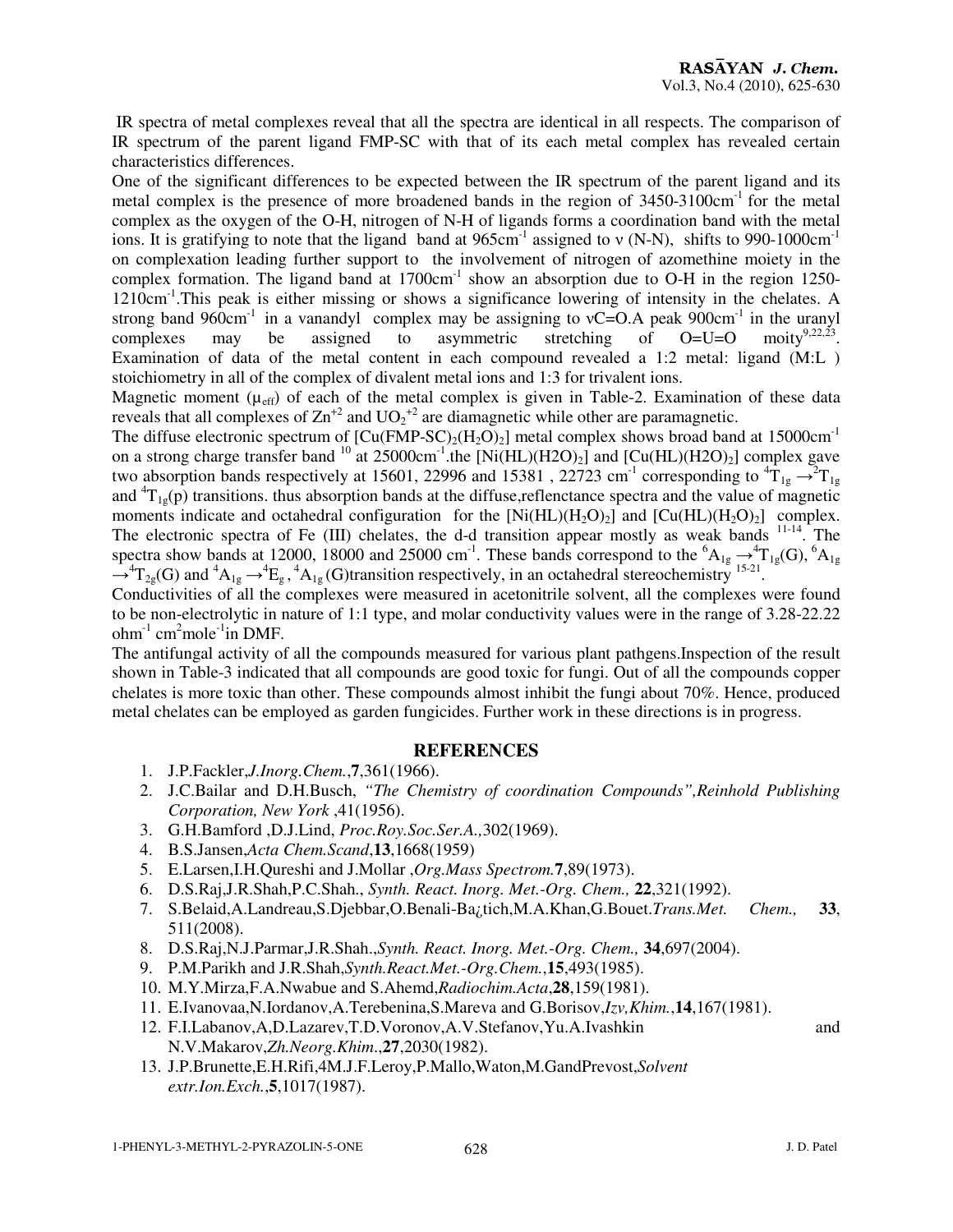- 14. Wang Boyi,Wu Jianhua,Zhang Huinong,Zhang Peiju and Zhang Huailn,Fudan Xuebao Ziran Kexueban,28,24(1989).
- 15. Yu.A.Zolotov and L.G.Gavrilova,*Zh.Anal.Khim.*,**25**,813(1970)
- 16. Yu.A.Zolotov,O,M.Pertrukhin and L.G.Gavrilova,*Zh.Anal.Khim.*,**32**,1679(1970).
- 17. O.Navartil and J.Smola,*Collect.Czech.Chem.Commun.*,**36**,3549(1971).
- 18. O.Navartil,*Collect.Czech.Chem.Commun.*,**36**,2019(1974).
- 19. Li Le-Min and Xu Guang-Xian, *Huaxuem Xuebao*,**1**,340(1982).
- 20. Li Le-Min and Xu Guang-Xian, Kao Teng Hsueh Hsiao Hua Hsueh Hsueh Pao,**2**,12(1981).
- 21. S.Umetani and M.Matsui,*Proc.Symp.Solvent Extr.*,71(1982)
- 22. W.Wengquing,C.Cai,C.D.Fong and Wu.Chinkwang,Beijing Daxu Xuebao,Ziran Kexueben,**1**,47(1982).
- 23. T.Qingyun and Y.Shujun,*Kuangye Geongcheng*,**7**,53(1987).

[RJC- 631/2010]



**FMP-SC-Metal**

Where  $M = Cu^{2+}$ ,  $Ni^{2+}$ ,  $Co^{2+}$ ,  $Mn^{2+}$ ,  $Fe^{2+}$ ,  $Fe^{3+}$ ,  $Cr^{3+}$ ,  $UO_2$  and OV

Scheme-1